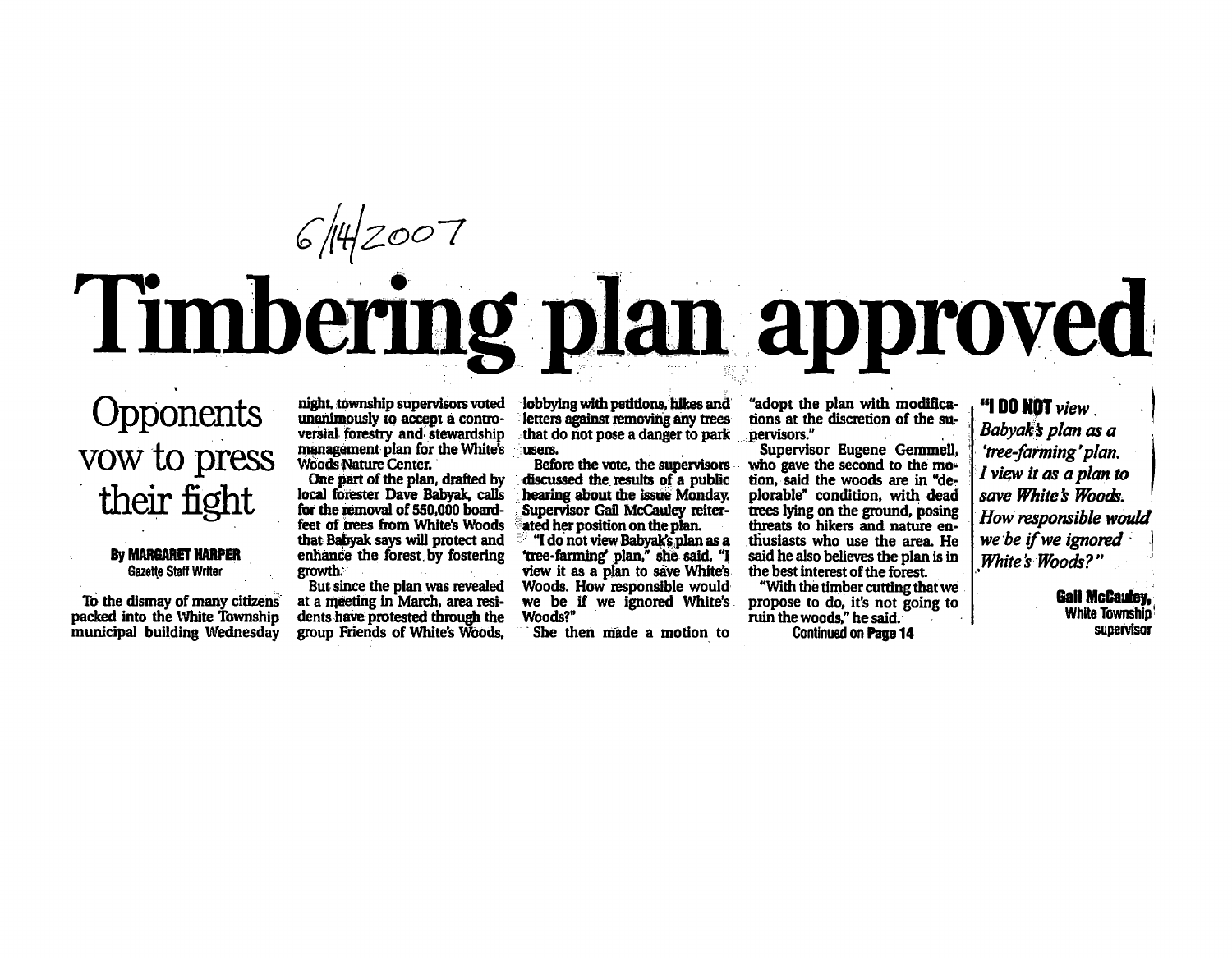## Supervisors OK timbering plan for White's Woods

**SAU WALTER PRODUCTION CON-Continued from Page 1** 

He also said that the money gained from the timber sale—reported by Babyak at an estimated  $$166,000$  if harvested today  $-$  could be put back into White's Woods for maintenance and other im provements.

As the supervisors voted, each commented about their own decision. Board chairman Robert Overdorff said that while he voted in favor of the plan, he is opposed to immediate implementa tion. Supervisor George Lenz agreed, saying, "We need not buy chain saws tomorrow."

An outraged crowd left the room immediately in an uproar after the vote.

AFTER THE meeting, McCauley explained her reasoning in wording the motion to give the su pervisors the option to modify the plan as deemed necessary.

She believes that was important "just in case something comes up" and stressed there was no hidden agenda in the motion's phrasing.

"It's feasible to make changes as we go along," she said. "It's just to be prepared."

Friends' of White's Woods member Susan Dahlheimer expressed discontent at the decision and said she didn't understand why the public outcry didn't change the supervisor's decision.'

"I'm Very disappointed that the opinions of over 1,000 cttiferfs were really not addressed," she said, referring to a petition presented to the supervisors Monday.

"This was hot democracy in the works," said member Michael Scott

Though the decision is made, Friends of White's Woods said they aren't ready to give up just yet.

"We will certainly consider legal action," Dahlheimer said.

 $i$ A letter written to the supervisors by Walter B. Cope Jr., an Indiana attorney, asks a list of questions that have been at the heart of the debate and at the end states: "Should you move forward with this plan, without considering, acting on, or an swering the above, Friends of White's Woods will have no choice but to pursue all available legal procedures to stop it"

The home rule charter may be another option. the group investigates, said Brian Cope, Walter Cope Jr's son. The charter demands constituents be giveh greater self-government options.

He said hebelieves that with 400 signatures, die issue may be put on November's ballot for a public vote. For this option, Friends of Whites Woods would work with Ben Price, of the Community En vironment Legal Defense Fund, which works with community groups and municipalities to draft local laws.

Garner had no additional comment after the

meeting but did say the supervisors will "wait and see" what becomes of the threatened legal action.

A copy of the forestry and stewardship management plan is available at www.whitetownship. com.

#### IN OTHER BUSINESS, the supervisors:

Heard a request from Leslie Krummert, Indiana Area Soccer Boosters president, for the addi tion of a third soccer field at the White Township Recreation Complex.

Citing issues of safety, increased Geld use and new field regulations, she proposed that the su pervisors build a field measuring 42 yards by 56 yards east of the two existing fields at the com plex

Because the PA West Soccer Association, which governs soccer in western Pennsylvania, recently changed regulations for field size, theWhite Town ship fields must be modified for different, games, Krummert said. Instead of needing two field sizes, the league now needs three

To make up for the difference, fields are modi fied to fit the regulations by drawing extra bound ary lines and moving the goals. But, she said, that is dangerous practice, as goals are heavy about 400 pounds and not easy to move. She noted a child from Virginia was killed in May after being crushed with a goal and said she doesn't want to see that happen here.

"This is not safe situation," she said. "We have to put the safety of our children first."

The supervisors and Milton Lady, township fa cilities manager, will investigate the feasibility of constructing another field and meet with Krum mert to discuss options, Gamer said.

**Signed the 2007 fire agreement plan with Indi**ana Borough and Indiana Fire Association. It is es timated the township will contribute \$110,000 to the fund, Garner said.

Adopted ordinances to add stop sign at the intersection of Heritage Run Road and Concord Street and to post speed-limit signs on Lilac Street and Lisa Drive. Lilac Street will be posted at 30 mph; lisa Drive will be posted at 25 mph.

Voted to allow Garner to draft a letter of intent to purchase an F350 pickup truck for \$23,860 and an F350 dump truck for \$49,539 through the South Hills Council of Governments.

Will place various items no longer needed by the township up for sale on Asset Auctions, an In ternet auction site for municipalities. Items in clude sewer cleaner machine, Dodge Ram utility truck, traffic signals, scoreboards and more.

Hired Ryan Shaffer as an assistant facilities manager for the township. Shaffer previously worked part time for the township and has a de gree in sports management, Garner said.